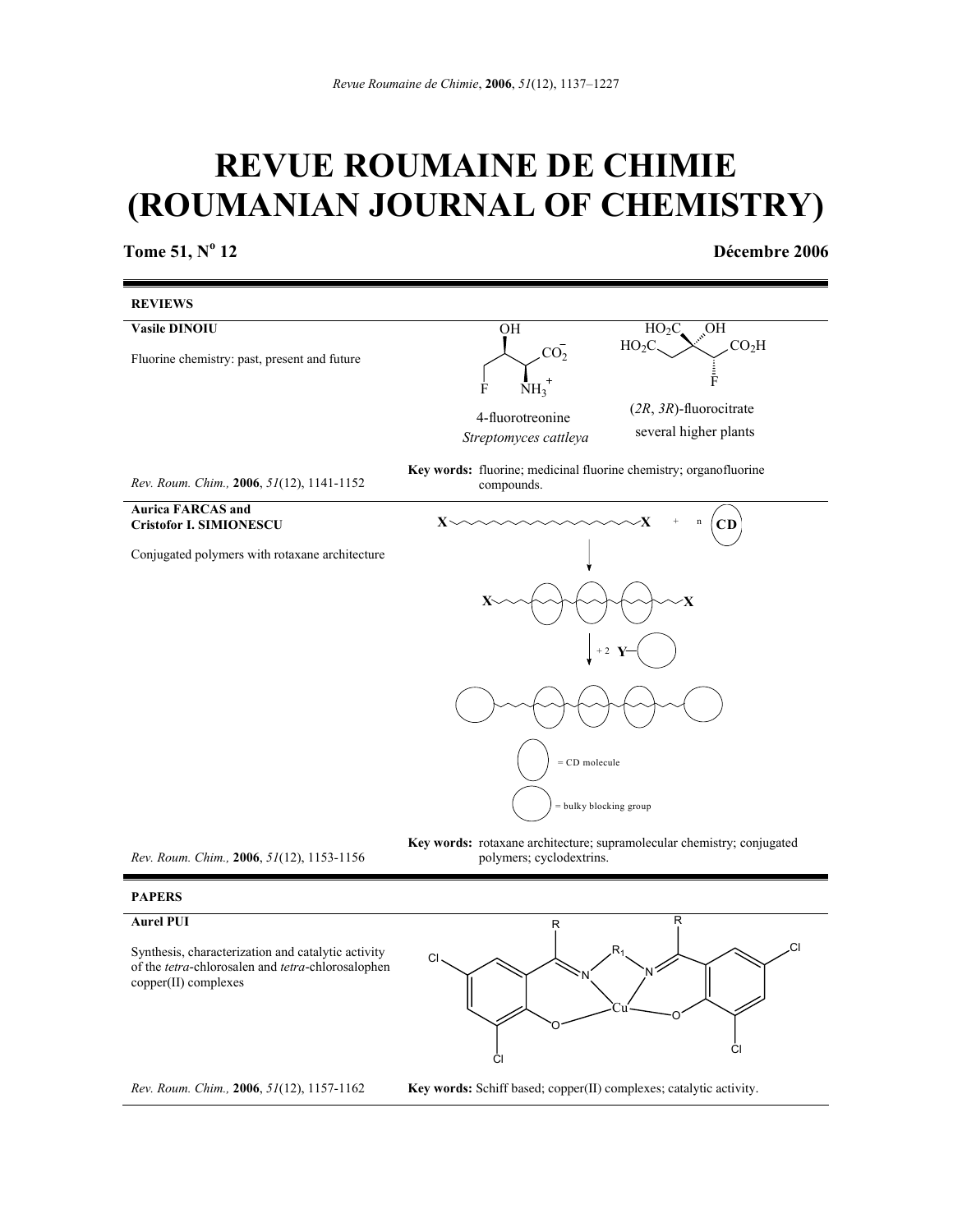#### **Carmen PĂDURARU, Geta DAVID, Doina BÎLBA and Ioan SÂRGHIE**

Polystyrene latex with partially hydrolyzed PNAI grafts at the surface as Pt(IV) sorbent





**Raluca CIUBĂR, Anişoara CÎMPEAN and Dana IORDĂCHESCU** 

Effects of nickel(II) on human polymorphonuclear leukocyte function *in vitro*





*Rev. Roum. Chim*., **2006**, *51*(12), 1169-1173

#### **Simona PARASCHIV, Maria Cristina MUNTEANU, Andreea Cristina STAICU, Călin TESIO, Diana DINU, Mihaela Rocsana LUCA, Marieta COSTACHE and Anca DINISCHIOTU**

Biochemical response in intestine and gills of *Carassius auratus gibelio* to acute manganese(II) intoxication

*Rev. Roum. Chim*., **2006**, *51*(12), 1175-1179

#### **Maria TOMOAIA-COTIŞEL, Andrada TOMOAIA-COTIŞEL, Traianos YUPSANIS, Gheorghe TOMOAIA, Ioan BALEA, Aurora MOCANU and Csaba RACZ**

Coating layers of major storage protein from aleurone cells of barley studied by atomic force microscopy

*Rev. Roum. Chim*., **2006**, *51*(12), 1181-1185

### **Stelian PETRESCU and Mihaela PÎRLOG**

Experimental study of gas-solid mass transfer in fixed bed of porous particles



**Key words:** polymorphonuclear leukocyte; nickel; respiratory burst; phagocytosis.



**Key words:** catalase; gluthatione peroxidase; gluthatione reductase.

**Key words**: protein coating layers; protein adsoption; storage protein from aleurone cells of barley; AFM.

$$
\overline{X} = \frac{1}{H} \cdot \int_{0}^{H} X(h) dh
$$

**Key words**: gas-solid systems; mass transfer; adsorption; fixed bed.